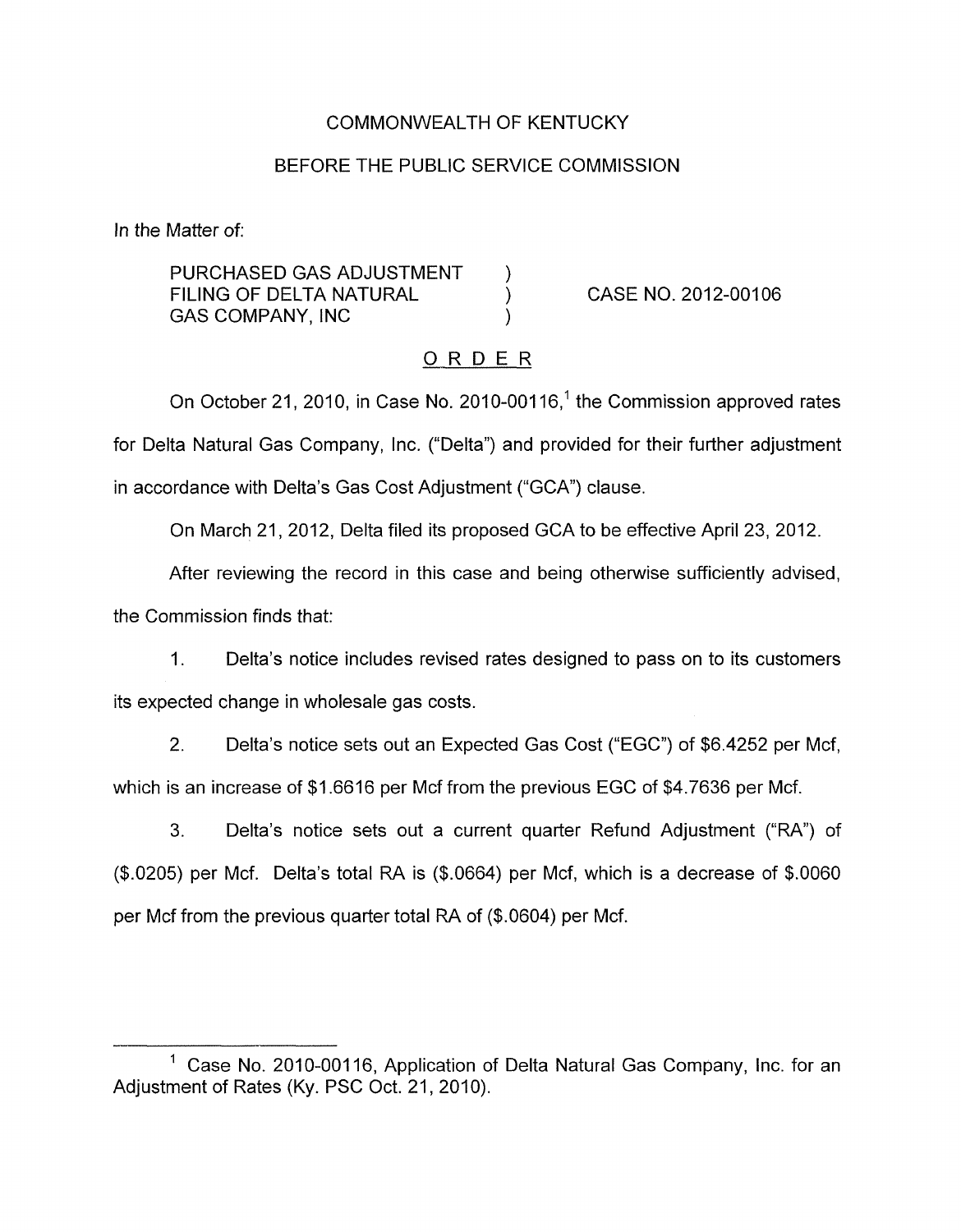4. Delta's notice sets out a current quarter Actual Adjustment ("AA") of \$.4885 per Mcf. Delta's total AA is \$1.4180 per Mcf, which is a decrease of \$.I487 per Mcf from the previous total AA of \$1.5667 per Mcf.

*5.* Delta's notice sets out a Balance Adjustment ("BA") of \$.7122 per Mcf, which represents an increase of \$.7833 per Mcf from the previous BA of (\$.0711) per Mcf.

6. Delta's GCA is \$8.4890 per Mcf, which is an increase of \$2.2902 per Mcf from the previous GCA of \$6.1988 per Mcf.

7. The GCA rates in the Appendix to this Order are fair, just, and reasonable, and should be approved for final meter readings by Delta on and after April 23, 2012.

IT **IS** THEREFORE ORDERED that:

1. The rates in the Appendix to this Order are approved for final meter readings on and after April 23, 2012.

2. Within 20 days of the date of this Order, Delta shall file its revised tariff sheets with this Commission setting out the rates authorized herein and reflecting that they were approved pursuant to this Order.

> By the Commission **ENTERED** ЯW **APR 13 2012**<br>KENTUCKY PUBLIC SERVICE COMMISSION

 $\Lambda$ ve\Dir<sup>e</sup>btor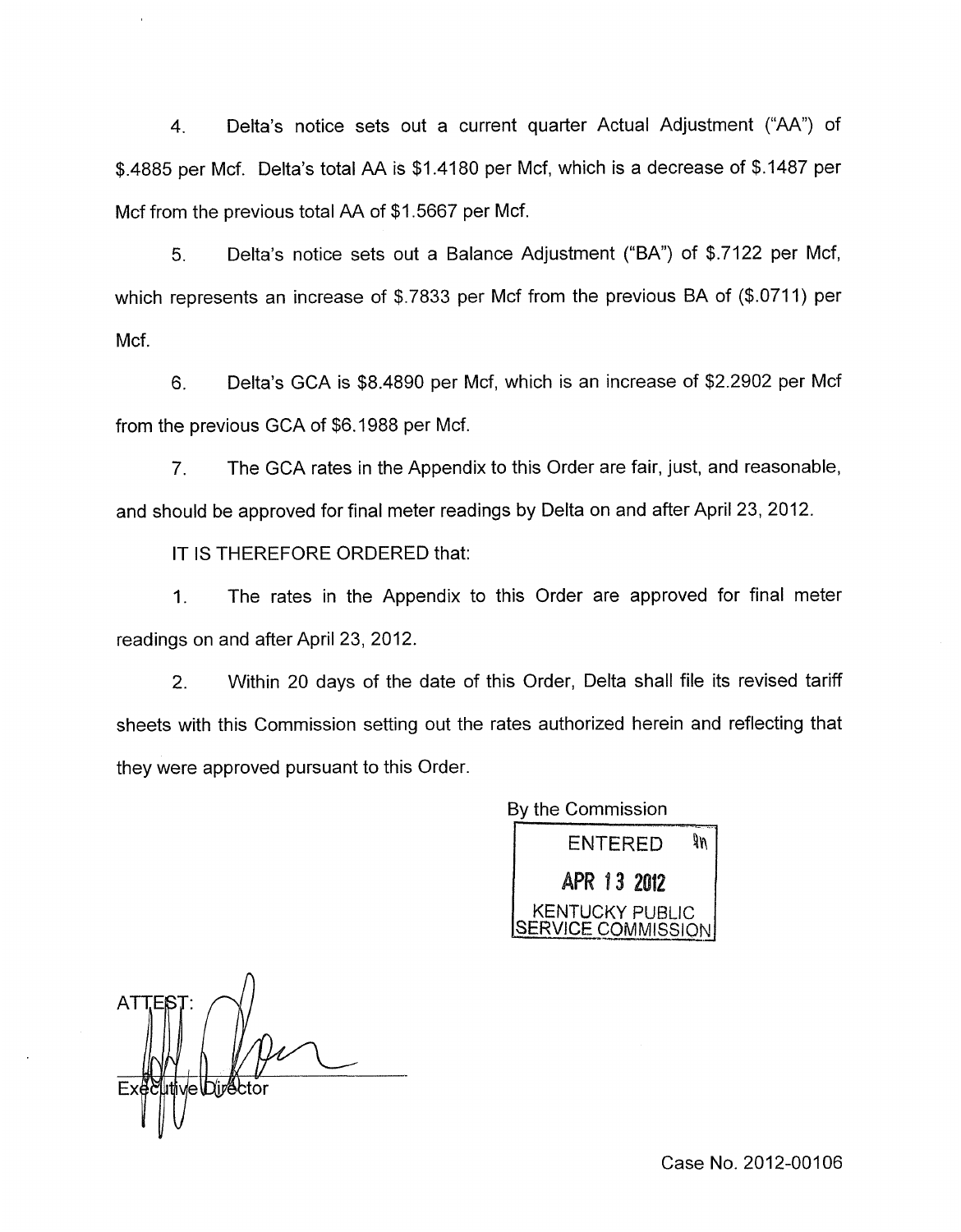### APPENDIX

# APPENDIX TO AN ORDER OF THE KENTUCKY PUBLIC SERVICE COMMISSION IN CASE NO. 2012-00106 DATED AFR 13 2012

The following rates and charges are prescribed for the customers in the area served by Delta Natural Gas Company, Inc. All other rates and charges not specifically mentioned herein shall remain the same as those in effect under authority of this Commission prior to the effective date of this Order.

## RATE SCHEDULES

#### **AVAILABILITY**

Available for general use by residential, commercial, and industrial customers.

#### RATES

| <b>Residential</b>                                                                                                                |                                                                                                                                     |          | <b>Base Rate</b><br>plus                                     |    | <b>Gas Cost</b><br>Recovery<br>Rate<br>equals     | <b>Total Rate</b>                                   |  |  |  |
|-----------------------------------------------------------------------------------------------------------------------------------|-------------------------------------------------------------------------------------------------------------------------------------|----------|--------------------------------------------------------------|----|---------------------------------------------------|-----------------------------------------------------|--|--|--|
|                                                                                                                                   | Monthly Service Charge<br>All Ccf                                                                                                   | \$<br>\$ | 20.70<br>.43185                                              | \$ | .84890                                            | \$1.28075                                           |  |  |  |
| Residential rates are also subject to the Conservation/Efficiency Program Cost<br>Recovery Component (CEPRC) of \$.01173 per Ccf. |                                                                                                                                     |          |                                                              |    |                                                   |                                                     |  |  |  |
| <b>Small Non-Residential</b>                                                                                                      |                                                                                                                                     |          |                                                              |    |                                                   |                                                     |  |  |  |
|                                                                                                                                   | <b>Monthly Service Charge</b><br>All Ccf                                                                                            | \$<br>\$ | 31.20<br>.43185                                              | S. | .84890                                            | \$1.28075                                           |  |  |  |
| Large Non-Residential                                                                                                             |                                                                                                                                     |          |                                                              |    |                                                   |                                                     |  |  |  |
|                                                                                                                                   | Monthly Service Charge<br>1 – 2,000 Ccf<br>$2001 - 10,000$ Ccf<br>10,001 – 50,000 Ccf<br>$50,001 - 100,000$ Ccf<br>Over 100,000 Ccf |          | \$131.00<br>\$.43185<br>.26696<br>.18735<br>.14735<br>.12735 |    | \$ .84890<br>.84890<br>.84890<br>.84890<br>.84890 | \$1.28075<br>1.11586<br>1.03625<br>.99625<br>.97625 |  |  |  |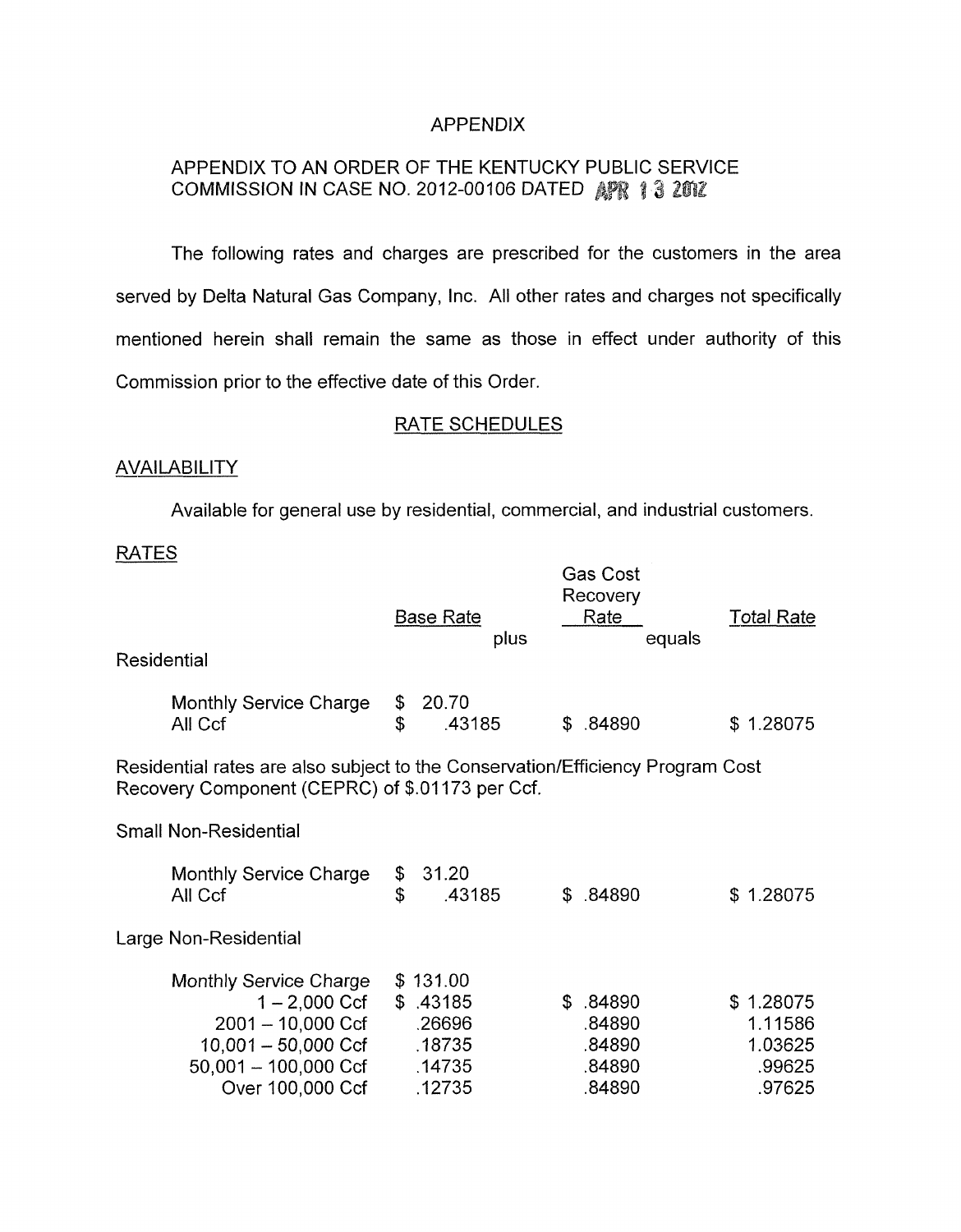# Interruptible

| \$.84890 | \$1.00890                                        |
|----------|--------------------------------------------------|
| .84890   | .96890.                                          |
| .84890   | .92890                                           |
| .84890   | .90890                                           |
|          | \$250.00<br>.16000<br>.12000<br>.08000<br>.06000 |